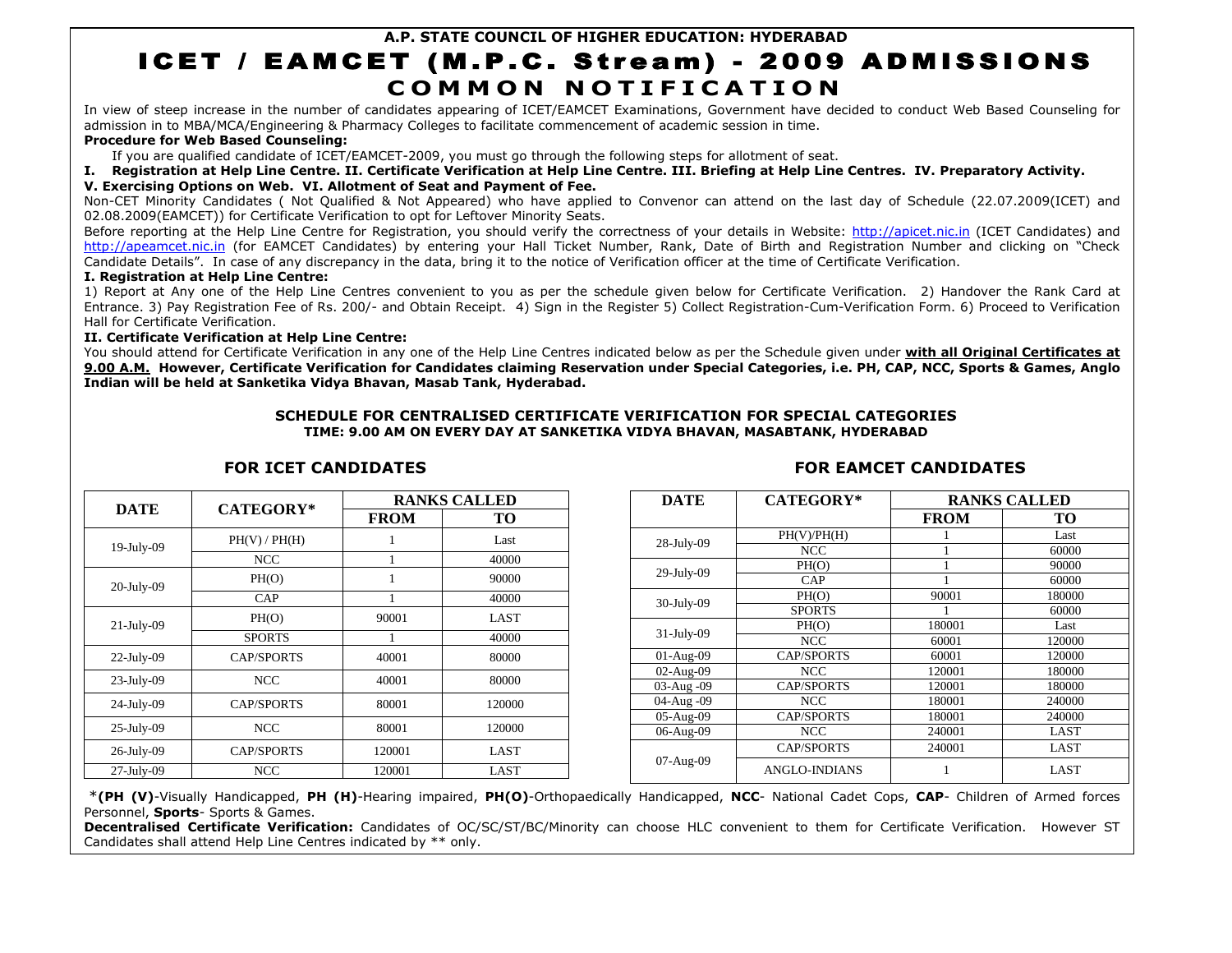# **SCHEDULE FOR DECENTRALISED CERTIFICATE VERIFICATION FOR ICET-2009 CANDIDATES (Reporting Time: 9.00 A.M. Every Day)**

| SI. No         | Name of the Help Line Centre                              | <b>RANKS CALLED</b> |       |             |            |             |            |             |            |             |            |             |            |             |        |             |            |
|----------------|-----------------------------------------------------------|---------------------|-------|-------------|------------|-------------|------------|-------------|------------|-------------|------------|-------------|------------|-------------|--------|-------------|------------|
|                |                                                           | 19.07.2009          |       |             | 20.07.2009 |             | 21.07.2009 |             | 22.07.2009 |             | 23.07.2009 |             | 24.07.2009 | 25.07.2009  |        | 26.07.2009  |            |
|                |                                                           | <b>FROM</b>         | TO    | <b>FROM</b> | TO         | <b>FROM</b> | TO         | <b>FROM</b> | TO         | <b>FROM</b> | TO         | <b>FROM</b> | TO         | <b>FROM</b> | TO     | <b>FROM</b> | TO<br>LAST |
| 1              | Government Polytechnic, Srikakulam**                      |                     | 25000 | 25001       | 50000      | 50001       | 75000      | 75001       | 100000     | 100001      | 125000     | 125001      | 150000     | 150001      | 175000 | 175001      |            |
| $\overline{2}$ | M.R.A.G.R. Govt. Polytechnic, Vizianagaram**              | $\overline{1}$      | 25000 | 25001       | 50000      | 50001       | 75000      | 75001       | 100000     | 100001      | 125000     | 125001      | 150000     | 150001      | 175000 | 175001      | LAST       |
| 3              | Government Polytechnic, Vizag**                           | $\overline{1}$      | 12500 | 25001       | 37500      | 50001       | 62500      | 75001       | 87500      | 100001      | 112500     | 125001      | 137500     | 150001      | 162500 | 175001      | 182000     |
| $\overline{4}$ | Govt. Institutue of Chemical Technology, Vizag.           | 12501               | 25000 | 37501       | 50000      | 62501       | 75000      | 87501       | 100000     | 112501      | 125000     | 137501      | 150000     | 162501      | 175000 | 182001      | LAST       |
| 5              | Government Polytechnic, Narsipatnam, Vizag Dist.          | -1                  | 25000 | 25001       | 50000      | 50001       | 75000      | 75001       | 100000     | 100001      | 125000     | 125001      | 150000     | 150001      | 175000 | 175001      | LAST       |
| 6              | Andhra Polytechnic, Kakinada**                            | $\overline{1}$      | 9000  | 25001       | 34000      | 50001       | 59000      | 75001       | 84000      | 100001      | 109000     | 125001      | 134000     | 150001      | 159000 | 175001      | 180000     |
| 7              | Govt. Polytechnic - Women, Kakinada                       | 9001                | 17000 | 34001       | 42000      | 59001       | 67000      | 84001       | 92000      | 109001      | 117000     | 134001      | 142000     | 159001      | 167000 | 180001      | 185000     |
| 8              | University College of Engg, JNTU, Kakinada                | 17001               | 25000 | 42001       | 50000      | 67001       | 75000      | 92001       | 100000     | 117001      | 125000     | 142001      | 150000     | 167001      | 175000 | 185001      | LAST       |
| 9              | G. M.R. Polytechnic, Bommuru, Rajahmundry.                | $\overline{1}$      | 25000 | 25001       | 50000      | 50001       | 75000      | 75001       | 100000     | 100001      | 125000     | 125001      | 150000     | 150001      | 175000 | 175001      | LAST       |
| 10             | S.M.V.M. Polytechnic, Tanuku, W.G. Dist.**                | $\overline{1}$      | 25000 | 25001       | 50000      | 50001       | 75000      | 75001       | 100000     | 100001      | 125000     | 125001      | 150000     | 150001      | 175000 | 175001      | LAST       |
| 11             | SMTB Seetha Polytechnic, Bhimavaram, W.G.Dist.            | $\overline{1}$      | 25000 | 25001       | 50000      | 50001       | 75000      | 75001       | 100000     | 100001      | 125000     | 125001      | 150000     | 150001      | 175000 | 175001      | LAST       |
| 12             | St. Theresa Autonomous Coll for Women, Eluru.             | -1                  | 25000 | 25001       | 50000      | 50001       | 75000      | 75001       | 100000     | 100001      | 125000     | 125001      | 150000     | 150001      | 175000 | 175001      | LAST       |
| 13             | Government Polytechnic, Vijayawada**                      | $\overline{1}$      | 9000  | 25001       | 34000      | 50001       | 59000      | 75001       | 84000      | 100001      | 109000     | 125001      | 134000     | 150001      | 159000 | 175001      | 180000     |
| 14             | SRR & CVR Govt Degree College, Vijayawada                 | 9001                | 17000 | 34001       | 42000      | 59001       | 67000      | 84001       | 92000      | 109001      | 117000     | 134001      | 142000     | 159001      | 167000 | 180001      | 185000     |
| 15             | Andhra Loyola College, Vijayawada                         | 17001               | 25000 | 42001       | 50000      | 67001       | 75000      | 92001       | 100000     | 117001      | 125000     | 142001      | 150000     | 167001      | 175000 | 185001      | LAST       |
| 16             |                                                           | $\overline{1}$      | 7000  | 25001       | 32000      | 50001       | 57000      | 75001       | 82000      | 100001      | 107000     | 125001      | 132000     | 150001      | 157000 | 175001      | 178000     |
|                | M.B.T.S. Govt. Polytechnic, Nallapadu, Guntur             | 7001                |       |             |            | 57001       |            |             |            |             |            | 132001      |            |             |        |             | 181000     |
| 17             | Govt. Polytechnic -women, Gujjanagulla, Guntur**          |                     | 13000 | 32001       | 38000      |             | 63000      | 82001       | 88000      | 107001      | 113000     |             | 138000     | 157001      | 163000 | 178001      |            |
| 18             | Govt Degree College for women, Guntur                     | 13001               | 19000 | 38001       | 44000      | 63001       | 69000      | 88001       | 94000      | 113001      | 119000     | 138001      | 144000     | 163001      | 169000 | 181001      | 184000     |
| 19             | Acharya Nagarjuna University, Guntur                      | 19001               | 25000 | 44001       | 50000      | 69001       | 75000      | 94001       | 100000     | 119001      | 125000     | 144001      | 150000     | 169001      | 175000 | 184001      | LAST       |
| 20             | D.A. Govt. Polytechnic, Ongole**                          | -1                  | 12500 | 25001       | 37500      | 50001       | 62500      | 75001       | 87500      | 100001      | 112500     | 125001      | 137500     | 150001      | 162500 | 175001      | 182000     |
| 21             | Acharya Nagarjuna University Campus, Ongole               | 12501               | 25000 | 37501       | 50000      | 62501       | 75000      | 87501       | 100000     | 112501      | 125000     | 137501      | 150000     | 162501      | 175000 | 182001      | LAST       |
| 22             | Govt. Polytechnic - Women, Dargamitta, Nellore**          | $\overline{1}$      | 12500 | 25001       | 37500      | 50001       | 62500      | 75001       | 87500      | 100001      | 112500     | 125001      | 137500     | 150001      | 162500 | 175001      | 182000     |
| 23             | Govt. Polytechnic for Boys, Nellore                       | 12501               | 25000 | 37501       | 50000      | 62501       | 75000      | 87501       | 100000     | 112501      | 125000     | 137501      | 150000     | 162501      | 175000 | 182001      | LAST       |
| 24             | S.V. Government Polytechnic, Tirupathi**                  | -1                  | 12500 | 25001       | 37500      | 50001       | 62500      | 75001       | 87500      | 100001      | 112500     | 125001      | 137500     | 150001      | 162500 | 175001      | 182000     |
| 25             | S.V. Arts College (TTD), Balaji nagar, Tirupati           | 12501               | 25000 | 37501       | 50000      | 62501       | 75000      | 87501       | 100000     | 112501      | 125000     | 137501      | 150000     | 162501      | 175000 | 182001      | LAST       |
| 26             | Government Polytechnic - Women, Kadapa**                  | $\overline{1}$      | 12500 | 25001       | 37500      | 50001       | 62500      | 75001       | 87500      | 100001      | 112500     | 125001      | 137500     | 150001      | 162500 | 175000      | 182000     |
| 27             | Yogi Vemana University, Kadapa                            | 12501               | 25000 | 37501       | 50000      | 62501       | 75000      | 87501       | 100000     | 112501      | 125000     | 137501      | 150000     | 162501      | 175000 | 182001      | LAST       |
| 28             | Government Polytechnic, Anantapur**                       | $\overline{1}$      | 12500 | 25001       | 37500      | 50001       | 62500      | 75001       | 87500      | 100001      | 112500     | 125001      | 137500     | 150001      | 162500 | 175001      | 182000     |
| 29             | S.K. University, Ananthapur                               | 12501               | 25000 | 37501       | 50000      | 62501       | 75000      | 87501       | 100000     | 112501      | 125000     | 137501      | 150000     | 162501      | 175000 | 182001      | LAST       |
| 30             | Sri G. Pulla Reddy Govt. Polytechnic, Kurnool**           | -1                  | 12500 | 25001       | 37500      | 50001       | 62500      | 75001       | 87500      | 100001      | 112500     | 125001      | 137500     | 150001      | 162500 | 175001      | 182000     |
| 31             | Rayalaseema University, Kurnool                           | 12501               | 25000 | 37501       | 50000      | 62501       | 75000      | 87501       | 100000     | 112501      | 125000     | 137501      | 150000     | 162501      | 175000 | 182001      | LAST       |
| 32             | E.S.C. Govt. Polytechnic, Nandyal, Kurnool Dist.          | $\overline{1}$      | 25000 | 25001       | 50000      | 50001       | 75000      | 75001       | 100000     | 100001      | 125000     | 125001      | 150000     | 150001      | 175000 | 175001      | LAST       |
| 33             | Government Polytechnic, Mahabubnagar**                    | $\overline{1}$      | 25000 | 25001       | 50000      | 50001       | 75000      | 75001       | 100000     | 100001      | 125000     | 125001      | 150000     | 150001      | 175000 | 175001      | LAST       |
| 34             | Government Polytechnic, Nalgonda**                        | $\overline{1}$      | 12500 | 25001       | 37500      | 50001       | 62500      | 75001       | 87500      | 100001      | 112500     | 125001      | 137500     | 150001      | 162500 | 175001      | 182000     |
| 35             | Nagarjuna Govt Degree College, Nalgonda                   | 12501               | 25000 | 37501       | 50000      | 62501       | 75000      | 87501       | 100000     | 112501      | 125000     | 137501      | 150000     | 162501      | 175000 | 182001      | LAST       |
| 36             |                                                           |                     | 25000 | 25001       | 50000      | 50001       | 75000      | 75001       | 100000     | 100001      | 125000     | 125001      | 150000     | 150001      | 175000 | 175001      | LAST       |
|                | Govt Polytech Rudrampur, Kothagudem, Khammam**            | $\overline{1}$      | 25000 | 25001       | 50000      | 50001       | 75000      | 75001       | 100000     | 100001      | 125000     | 125001      | 150000     | 150001      | 175000 | 175001      | LAST       |
| 37             | SR & BGNR Govt Degree College, Khammam                    |                     |       |             |            |             |            |             |            |             |            |             |            |             |        |             |            |
| 38             | Government Polytechnic, Warangal**                        | $\overline{1}$      | 12500 | 25001       | 37500      | 50001       | 62500      | 75001       | 87500      | 100001      | 112500     | 125001      | 137500     | 150001      | 162500 | 175001      | 182000     |
| 39             | Kakatiya University, Warangal                             | 12501               | 25000 | 37501       | 50000      | 62501       | 75000      | 87501       | 100000     | 112501      | 125000     | 137501      | 150000     | 162501      | 175000 | 182001      | LAST       |
| 40             | Government polytechnic, Bellampally, Adilabad Dist.**     | $\overline{1}$      | 25000 | 25001       | 50000      | 50001       | 75000      | 75001       | 100000     | 100001      | 125000     | 125001      | 150000     | 150001      | 175000 | 175001      | LAST       |
| 41             | Government Polytechnic, Nizamabad**                       | $\overline{1}$      | 12500 | 25001       | 37500      | 50001       | 62500      | 75001       | 87500      | 100001      | 112500     | 125001      | 137500     | 150001      | 162500 | 175001      | 182000     |
| 42             | Telangana University, Nizamabad                           | 12501               | 25000 | 37501       | 50000      | 62501       | 75000      | 87501       | 100000     | 112501      | 125000     | 137501      | 150000     | 162501      | 175000 | 182001      | LAST       |
| 43             | Government Polytechnic - Women, Medak**                   | $\overline{1}$      | 25000 | 25001       | 50000      | 50000       | 75000      | 75001       | 100000     | 100001      | 125000     | 125001      | 150000     | 150001      | 175000 | 175001      | LAST       |
| 44             | Dr.B.RAGMR for women Polytechnic, Karimnagar**            | $\overline{1}$      | 12500 | 25001       | 37500      | 50001       | 62500      | 75001       | 87500      | 100001      | 112500     | 125001      | 137500     | 150001      | 162500 | 175001      | 182000     |
| 45             | SRR Govt Degree College, Karimnagar                       | 12501               | 25000 | 37501       | 50000      | 62501       | 75000      | 87501       | 100000     | 112501      | 125000     | 137501      | 150000     | 162501      | 175000 | 182001      | LAST       |
| 46             | Govt. Inst. of Printing Tech, East Maredpally, Sec-bad.** | $\overline{1}$      | 5000  | 25001       | 30000      | 50001       | 55000      | 75001       | 80000      | 100001      | 105000     | 125001      | 130000     | 150001      | 155000 | 175001      | 178000     |
| 47             | Q.Q Govt Polytech, Chandulal Baradari (Old city), Hyd.    | 5001                | 10000 | 30001       | 35000      | 55001       | 60000      | 80001       | 85000      | 105001      | 110000     | 130001      | 135000     | 155001      | 160000 | 178001      | 181000     |
| 48             | J.N.Govt. Polytechnic, Ramanthapur, Hyderabad.            | 10001               | 15000 | 35001       | 40000      | 60001       | 65000      | 85001       | 90000      | 110001      | 115000     | 135001      | 140000     | 160001      | 165000 | 181001      | 184000     |
| 49             | JNT University, Kukatpally, Hyd                           | 15001               | 20000 | 40001       | 45000      | 65001       | 70000      | 90001       | 95000      | 115001      | 120000     | 140001      | 145000     | 165001      | 170000 | 184001      | 186000     |
| 50             | Nizam College, Baseerbagh, Hyd                            | 20001               | 25000 | 45001       | 50000      | 70001       | 75000      | 95001       | 100000     | 120001      | 125000     | 145001      | 150000     | 170001      | 175000 | 186001      | LAST       |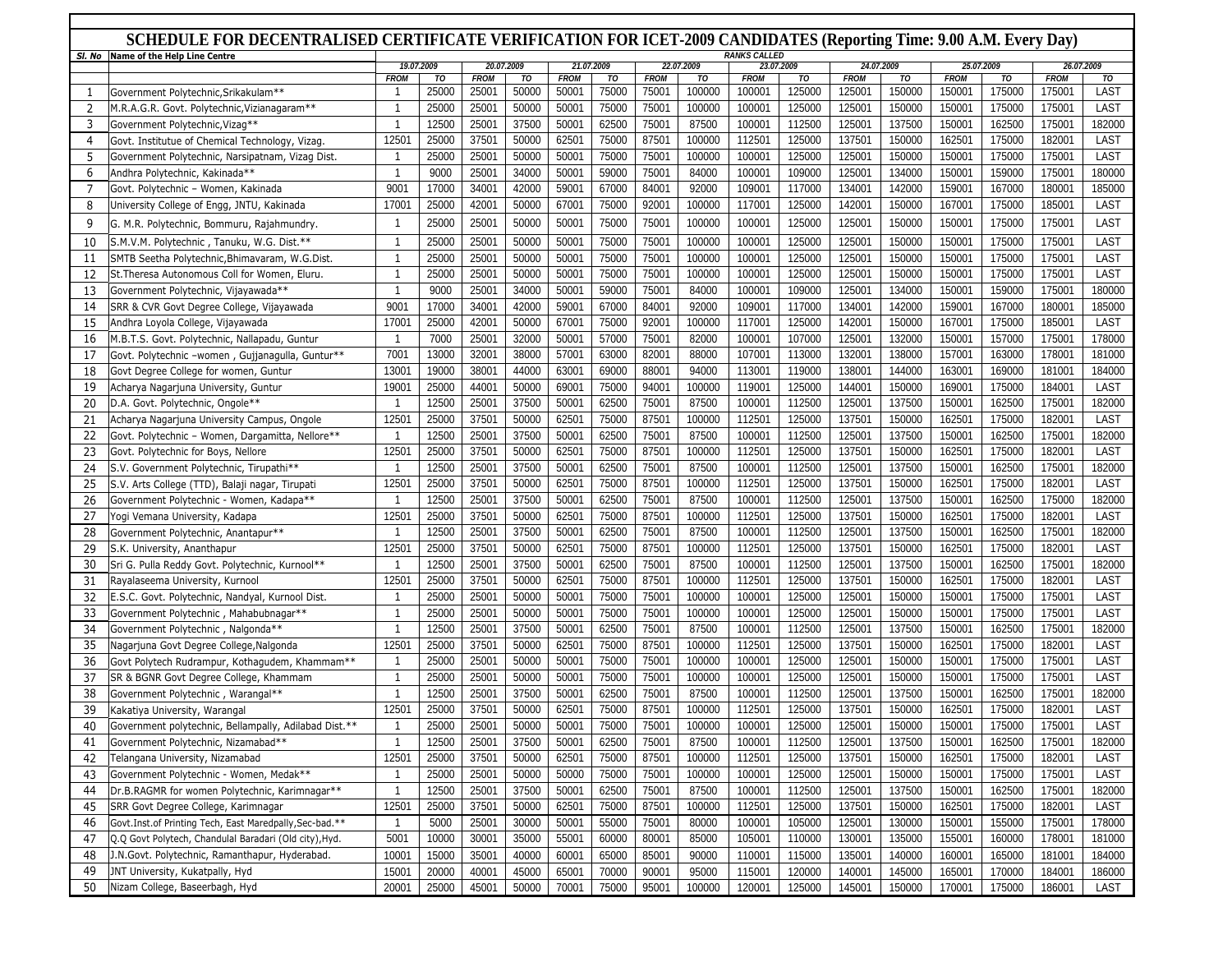# **SCHEDULE FOR DECENTRALISED CERTIFICATE VERIFICATION FOR EAMCET-2009 (M.P.C.Stream) CANDIDATES Reporting Time 9.00A.M. Every Day**

| SI.<br>No      | Name of the Help Line Centre                                 | <b>RANKS CALLED</b>      |             |             |             |                   |                               |             |                          |             |        |                    |               |             |                |             |        |             |               |             |                |
|----------------|--------------------------------------------------------------|--------------------------|-------------|-------------|-------------|-------------------|-------------------------------|-------------|--------------------------|-------------|--------|--------------------|---------------|-------------|----------------|-------------|--------|-------------|---------------|-------------|----------------|
|                |                                                              | 28.07.2009<br>29.07.2009 |             |             |             | 30.07.2009        |                               | 31.07.2009  | 01.08.2009<br>02.08.2009 |             |        | 03.08.2009         |               | 04.08.2009  |                | 05.08.2009  |        | 06.08.2009  |               |             |                |
|                |                                                              | <b>FROM</b>              | TO          | <b>FROM</b> | TO          | <b>FROM</b>       | TO                            | <b>FROM</b> | TO                       | <b>FROM</b> | TO     | <b>FROM</b>        | TO            | <b>FROM</b> | T <sub>0</sub> | <b>FROM</b> | TO     | <b>FROM</b> | TO            | <b>FROM</b> | T <sub>0</sub> |
|                | Government Polytechnic, Srikakulam**                         | -1                       | 2500        | 25001       | 5000        | 50001             | 75000                         | 75001       | 100000                   | 100001      | 12500  | 12500              | 15000         | 150001      | 175000         | 175001      | 200000 | 200001      | 237000        | 237001      | LAST           |
| $\overline{2}$ | M.R.A.G.R. Govt. Polytechnic, Vizianagaram**                 | -1                       | 25000       | 25001       | 5000        | 50001             | 75000                         | 75001       | 100000                   | 100001      | 125000 | 125001             | 150000        | 150001      | 175000         | 175001      | 200000 | 200001      | 237000        | 237001      | LAST           |
| $\overline{3}$ | Government Polytechnic, Vizag**                              |                          | 1250        | 25001       | 3750        | 50001             | 62500                         | 75001       | 87500                    | 100001      | 112500 | 12500              | 137500        | 150001      | 162500         | 175001      | 187500 | 20000       | 219000        | 23700       | 255000         |
| 4              | Govt. Institutue of Chemical Technology, Vizag.              | $1250^{\circ}$           | 2500        | 37501       | 50000       | 62501             | 75000                         | 87501       | 100000                   | 112501      | 125000 | 13750              | 150000        | 162501      | 175000         | 187501      | 200000 | 21900       | 237000        | 255001      | LAST           |
| 5              | Government Polytechnic, Narsipatnam, Vizag Dist.             |                          | 2500        | 25001       | 5000        | 50001             | 75000                         | 75001       | 100000                   | 100001      | 12500  | 12500              | 150000        | 150001      | 175000         | 175001      | 200000 | 20000       | 237000        | 23700       | LAST           |
| 6              | Andhra Polytechnic, Kakinada**                               | $\overline{1}$           | 9000        | 25001       | 3400        | 50001             | 59000                         | 75001       | 84000                    | 100001      | 10900  | 12500              | 13400         | 150001      | 159000         | 175001      | 18400  | 20000       | 213000        | 23700       | 249000         |
|                | Govt. Polytechnic - Women, Kakinada**                        | 9001                     | 1700        | 34001       | 4200        | 59001             | 67000                         | 84001       | 92000                    | 109001      | 11700  | 134001             | 142000        | 159001      | 167000         | 184001      | 192000 | 213001      | 225000        | 249001      | 260000         |
| 8              | Jniversity College of Engg, JNT University, Kakinada         | 17001                    | 2500        | 42001       | 50000       | 67001             | 75000                         | 92001       | 100000                   | 117001      | 125000 | 14200 <sup>-</sup> | 150000        | 167001      | 175000         | 192001      | 200000 | 225001      | 237000        | 260001      | LAST           |
|                | G. M.R. Polytechnic, Bommuru, Rajahmundry, E.G.Dist.         |                          | 25000       | 25001       | 5000        | 50001             | 75000                         | 75001       | 100000                   | 100001      | 12500  | 125001             | 150000        | 150001      | 175000         | 175001      | 200000 | 200001      | 237000        | 237001      | LAST           |
| 10             | S.M.V.M. Polytechnic, Tanuku, W.G. Dist.**                   | $\overline{1}$           | 2500        | 25001       | 5000        | 50001             | 75000                         | 75001       | 100000                   | 100001      | 125000 | 125001             | 150000        | 150001      | 175000         | 175001      | 20000  | 20000       | 237000        | 237001      | LAST           |
| 11             | SMTB Seetha Polytechnic, Bhimavaram, W.G.Dist                | $\overline{1}$           | 2500        | 25001       | 5000        | 50001             | 75000                         | 75001       | 100000                   | 100001      | 125000 | 125001             | 150000        | 150001      | 175000         | 175001      | 200000 | 20000       | 237000        | 237001      | LAST           |
| 12             | St.Theresa Autonomous Coll for Women, Eluru, W.G             | $\overline{\mathbf{1}}$  | 2500        | 25001       | 5000        | 50001             | 75000                         | 75001       | 100000                   | 100001      | 125000 | 125001             | 150000        | 150001      | 175000         | 175001      | 200000 | 200001      | 237000        | 237001      | LAST           |
| 13             | Government Polytechnic, Vijayawada**                         | $\overline{\mathbf{1}}$  | 9000        | 25001       | 34000       | 50001             | 59000                         | 75001       | 84000                    | 100001      | 109000 | 125001             | 134000        | 150001      | 159000         | 175001      | 184000 | 200001      | 213000        | 237001      | 249000         |
| 14             | SRR & CVR Govt Degree College, Vijayawada                    | 9001                     | 1700        | 34001       | 4200        | 59001             | 67000                         | 84001       | 92000                    | 109001      | 11700  | 134001             | 142000        | 159001      | 167000         | 184001      | 192000 | 21300       | 225000        | 249001      | 260000         |
| 15             | Andhra Loyola College, Vijayawada                            | 1700                     | 25000       | 42001       | 50000       | 67001             | 75000                         | 92001       | 100000                   | 117001      | 125000 | 142001             | 150000        | 167001      | 175000         | 192001      | 200000 | 22500       | 237000        | 260001      | LAST           |
| 16             | M.B.T.S. Govt. Polytechnic, Nallapadu, Guntur                | $\overline{\mathbf{1}}$  | 7000        | 25001       | 32000       | 50001             | 57000                         | 75001       | 82000                    | 100001      | 107000 | 125001             | 132000        | 150001      | 157000         | 175001      | 182000 | 20000       | 210000        | 237001      | 246000         |
| 17             | Govt. Polytechnic -women, Gujjanagulla, Guntur**             | 7001                     | 1300        | 32001       | 3800        | 57001             | 63000                         | 82001       | 88000                    | 107001      | 113000 | 13200              | 138000        | 157001      | 163000         | 182001      | 188000 | 21000       | 219000        | 246001      | 255000         |
| 18             | Govt Degree College for women, Guntur                        | 1300                     | 1900        | 38001       | 44000       | 63001             | 69000                         | 88001       | 94000                    | 113001      | 119000 | 138001             | 144000        | 163001      | 169000         | 188001      | 194000 | 219001      | 228000        | 255001      | 264000         |
| 19             | Acharya Nagarjuna University, Guntur                         | 19001                    | 25000       | 44001       | 50000       | 69001             | 75000                         | 94001       | 100000                   | 119001      | 125000 | 144001             | 150000        | 169001      | 175000         | 194001      | 200000 | 228001      | 237000        | 264001      | LAST           |
| 20             | D.A. Govt. Polytechnic, Ongole**                             | $\overline{\mathbf{1}}$  | 12500       | 25001       | 3750        | 50001             | 62500                         | 75001       | 87500                    | 100001      | 112500 | 125001             | 137500        | 150001      | 162500         | 175001      | 187500 | 20000       | 219000        | 23700       | 255000         |
| 21             | Acharya Nagarjuna University Campus, Ongole                  | 12501                    | 25000       | 37501       | 50000       | 62501             | 75000                         | 87501       | 100000                   | 112501      | 125000 | 137501             | 150000        | 162501      | 175000         | 187501      | 200000 | 219001      | 237000        | 255001      | LAST           |
| 22             | Govt. Polytechnic - Women, Dargamitta, Nellore**             |                          | 12500       | 25001       | 37500       | 50001             | 62500                         | 75001       | 87500                    | 100001      | 112500 | 125001             | 137500        | 150001      | 162500         | 175001      | 187500 | 20000       | 219000        | 237001      | 255000         |
| 23             | Govt. Polytechnic for Boys, Nellore                          | 12501                    | 25000       | 37501       | 5000        | 62501             | 75000                         | 87501       | 100000                   | 112501      | 125000 | 137501             | 150000        | 162501      | 175000         | 187501      | 200000 | 219001      | 237000        | 255001      | LAST           |
| 24             | S.V. Government Polytechnic, Tirupathi**                     |                          | 12500       | 25001       | 37500       | 50001             | 62500                         | 75001       | 87500                    | 100001      | 112500 | 125001             | 137500        | 150001      | 162500         | 175001      | 187500 | 20000       | 219000        | 237001      | 255000         |
| 25             | S.V. Arts College (TTD), Balaji nagar, Tirupati              | 12501                    | 25000       | 37501       | 5000        | 62501             | 75000                         | 87501       | 100000                   | 112501      | 125000 | 137501             | 150000        | 162501      | 175000         | 187501      | 200000 | 21900       | 237000        | 255001      | LAST           |
| 26             | Government Polytechnic - Women, Kadapa**                     | -1                       | 12500       | 25001       | 37500       | 50001             | 62500                         | 75001       | 87500                    | 100001      | 112500 | 125001             | 137500        | 150001      | 162500         | 175001      | 187500 | 200001      | 219000        | 237001      | 255000         |
| 27             | Yogi Vemana University, Kadapa                               | 12501                    | 25000       | 37501       | 50000       | 62501             | 75000                         | 87501       | 100000                   | 112501      | 125000 | 137501             | 150000        | 162501      | 175000         | 187501      | 200000 | 219001      | 237000        | 255001      | LAST           |
| 28             | Government Polytechnic, Anantapur**                          |                          | 1250        | 25001       | 3750        | 50001             | 62500                         | 75001       | 87500                    | 100001      | 112500 | 125001             | 137500        | 150001      | 162500         | 175001      | 187500 | 200001      | 219000        | 237001      | 255000         |
| 29             | S.K. University, Ananthapur                                  | 12501                    | 25000       | 37501       | 5000        | 62501             | 75000                         | 87501       | 100000                   | 112501      | 125000 | 137501             | 150000        | 162501      | 175000         | 187501      | 200000 | 219001      | 237000        | 255001      | LAST           |
| 30             | Sri G. Pulla Reddy Govt. Polytechnic, Kurnool**              | -1                       | 12500       | 25001       | 37500       | 50001             | 62500                         | 75001       | 87500                    | 100001      | 112500 | 125001             | 137500        | 150001      | 162500         | 175001      | 187500 | 200001      | 219000        | 237001      | 255000         |
| 31             | Rayalaseema University, Kurnool                              | 12501                    | 2500        | 37501       | 5000        | 62501             | 75000                         | 87501       | 100000                   | 112501      | 12500  | 137501             | 150000        | 162501      | 175000         | 187501      | 200000 | 21900       | 237000        | 255001      | LAST           |
| 32             | E.S.C. Govt. Polytechnic, Nandyal, Kurnool Dist.             | $\overline{\mathbf{1}}$  | 25000       | 25001       | 50000       | 50001             | 75000                         | 75001       | 100000                   | 100001      | 125000 | 125001             | 150000        | 150001      | 175000         | 175001      | 200000 | 200001      | 237000        | 237001      | LAST           |
| 33             | Government Polytechnic, Mahabubnagar**                       | $\overline{1}$           | 25000       | 25001       | 5000        | 50001             | 75000                         | 75001       | 100000                   | 100001      | 125000 | 125001             | 150000        | 150001      | 175000         | 175001      | 200000 | 200001      | 237000        | 237001      | LAST           |
| 34             | Government Polytechnic, Nalgonda**                           | 1                        | 1250        | 25001       | 3750        | 50001             | 62500                         | 75001       | 87500                    | 100001      | 112500 | 12500              | 137500        | 150001      | 162500         | 175001      | 187500 | 20000       | 219000        | 23700       | 255000         |
| 35             | Nagarjuna Govt Degree College, Nalgonda                      | 12501                    | 2500        | 37501       | 5000        | 62501             | 75000                         | 87501       | 100000                   | 112501      | 125000 | 137501             | 150000        | 162501      | 175000         | 187501      | 200000 | 219001      | 237000        | 255001      | LAST           |
| 36             | Govt Polytech Rudrampur, Kothagudem, Khammam Dist**          | $\overline{1}$           | 25000       | 25001       | 50000       | 50001             | 75000                         | 75001       | 100000                   | 100001      | 125000 | 125001             | 150000        | 150001      | 175000         | 175001      | 200000 | 200001      | 237000        | 237001      | LAST           |
| 37             | SR & BGNR Govt Degree College, Khammam                       | -1                       | 25000       | 25001       | 50000       | 50001             | 75000                         | 75001       | 100000                   | 100001      | 12500  | 125001             | 150000        | 150001      | 175000         | 175001      | 200000 | 200001      | 237000        | 237001      | LAST           |
| 38             | Government Polytechnic, Warangal**                           |                          | 1250        | 25001       | 3750        | 50001             | 62500                         | 75001       | 87500                    | 100001      | 112500 | 125001             | 137500        | 150001      | 162500         | 175001      | 18750  | 200001      | 219000        | 237001      | 255000         |
| 39             | Kakatiya University, Warangal                                | 12501                    | 25000       | 37501       | 50000       | 62501             | 75000                         | 87501       | 100000                   | 112501      | 125000 | 137501             | 150000        | 162501      | 175000         | 187501      | 200000 | 219001      | 237000        | 255001      | LAST           |
| 40             | Government polytechnic, Bellampally, Adilabad Dist.**        |                          | 25000       | 25001       | 50000       | 50001             | 75000                         | 75001       | 100000                   | 100001      | 125000 | 125001             | 150000        | 150001      | 175000         | 175001      | 200000 | 200001      | 237000        | 237001      | LAST           |
| 41             | Government Polytechnic, Nizamabad**                          | $\overline{1}$           | 12500       | 25001       | 37500       | 50001             | 62500                         | 75001       | 87500                    | 100001      | 112500 | 125001             | 137500        | 150001      | 162500         | 175001      | 187500 | 200001      | 219000        | 237001      | 255000         |
|                | Telangana University, Nizamabad                              | 12501                    |             | 25000 37501 |             |                   | 50000 62501 75000 87501       |             | 100000                   | 112501      | 125000 | 137501             | 150000 162501 |             | 175000         | 187501      | 200000 | 219001      | 237000 255001 |             | LAST           |
| 43             | Government Polytechnic - Women, Medak**                      | $\mathbf{1}$             | 25000       | 25001       | 50000 50001 |                   | 75000                         | 75001       | 100000                   | 100001      | 125000 | 125001             | 150000 150001 |             | 175000         | 175001      | 200000 | 200001      | 237000 237001 |             | LAST           |
| 44             | Dr.B.RAGMR for women Polytechnic, Karimnagar**               | $\overline{1}$           | 12500       | 25001       |             | 37500 50001 62500 |                               | 75001       | 87500                    | 100001      | 112500 | 125001             | 137500 150001 |             | 162500         | 175001      | 187500 | 200001      | 219000 237001 |             | 255000         |
|                | 45   SRR Govt Degree College, Karimnagar                     | 12501                    | 25000       | 37501       | 50000 62501 |                   | 75000                         | 87501       | 100000                   | 112501      | 125000 | 137501             | 150000 162501 |             | 175000         | 187501      | 200000 | 219001      | 237000 255001 |             | LAST           |
|                | 46 Govt. Inst. of Printing Tech, East Maredpally, Sec-bad.** | $\overline{1}$           | 5000        | 25001       | 30000 50001 |                   | 55000                         | 75001       | 80000                    | 100001      | 105000 | 125001             | 130000 150001 |             | 155000         | 175001      | 180000 | 200001      | 208000 237001 |             | 244000         |
| 47             | Q.Q Govt Polytech, Chandulal Baradari (Old city), Hyd.       | 5001                     | 10000       | 30001       | 35000 55001 |                   | 60000                         | 80001       | 85000                    | 105001      | 110000 | 130001             | 135000 155001 |             | 160000         | 180001      | 185000 | 208001      | 216000 244001 |             | 251000         |
| 48             | J.N.Govt. Polytechnic, Ramanthapur, Hyderabad.               | 10001                    | 15000       | 35001       | 40000 60001 |                   | 65000                         | 85001       | 90000                    | 110001      | 115000 | 135001             | 140000 160001 |             | 165000         | 185001      | 190000 | 216001      | 223000 251001 |             | 258000         |
| 49             | JNT University, Kukatpally, Hyd                              | 15001                    | 20000       | 40001       |             | 45000 65001       | 70000                         | 90001       | 95000                    | 115001      | 120000 | 140001             | 145000 165001 |             | 170000         | 190001      | 195000 | 223001      | 230000 258001 |             | 265000         |
|                | 50 Nizam College, Baseerbagh, Hyd                            |                          | 20001 25000 |             |             |                   | 45001 50000 70001 75000 95001 |             | 100000                   | 120001      | 125000 | 145001             | 150000 170001 |             | 175000         | 195001      | 200000 | 230001      | 237000 265001 |             | LAST           |